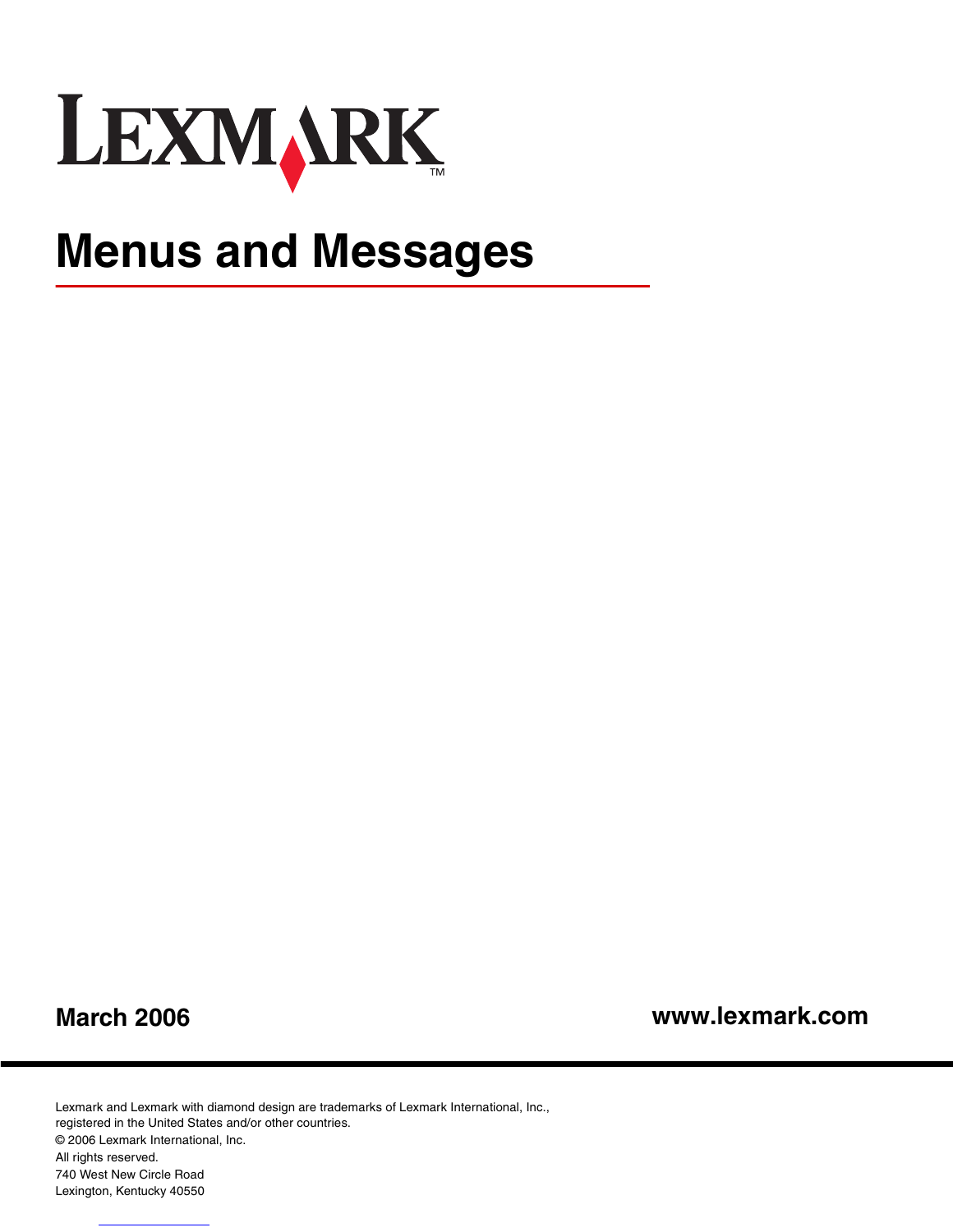#### **Edition: March 2006**

**The following paragraph does not apply to any country where such provisions are inconsistent with local law:** LEXMARK INTERNATIONAL, INC., PROVIDES THIS PUBLICATION "AS IS" WITHOUT WARRANTY OF ANY KIND, EITHER EXPRESS OR IMPLIED, INCLUDING, BUT NOT LIMITED TO, THE IMPLIED WARRANTIES OF MERCHANTABILITY OR FITNESS FOR A PARTICULAR PURPOSE. Some states do not allow disclaimer of express or implied warranties in certain transactions; therefore, this statement may not apply to you.

This publication could include technical inaccuracies or typographical errors. Changes are periodically made to the information herein; these changes will be incorporated in later editions. Improvements or changes in the products or the programs described may be made at any time.

Comments about this publication may be addressed to Lexmark International, Inc., Department F95/032-2, 740 West New Circle Road, Lexington, Kentucky 40550, U.S.A. In the United Kingdom and Eire, send to Lexmark International Ltd., Marketing and Services Department, Westhorpe House, Westhorpe, Marlow Bucks SL7 3RQ. Lexmark may use or distribute any of the information you supply in any way it believes appropriate without incurring any obligation to you. You can purchase additional copies of publications related to this product by calling 1-800-553-9727. In the United Kingdom and Eire, call +44 (0)8704 440 044. In other countries, contact your point of purchase.

References in this publication to products, programs, or services do not imply that the manufacturer intends to make these available in all countries in which it operates. Any reference to a product, program, or service is not intended to state or imply that only that product, program, or service may be used. Any functionally equivalent product, program, or service that does not infringe any existing intellectual property right may be used instead. Evaluation and verification of operation in conjunction with other products, programs, or services, except those expressly designated by the manufacturer, are the user's responsibility.

Lexmark and Lexmark with diamond design are trademarks of Lexmark International, Inc., registered in the United States and/or other countries.

Mac and the Mac logo are trademarks of Apple Computer, Inc., registered in the U.S. and other countries.

PCL<sup>®</sup> is a registered trademark of the Hewlett-Packard Company.

PostScript<sup>®</sup> is a registered trademark of Adobe Systems Incorporated.

Other trademarks are the property of their respective owners.

**© 2006 Lexmark International, Inc.**

#### **All rights reserved.**

#### **UNITED STATES GOVERNMENT RIGHTS**

This software and any accompanying documentation provided under this agreement are commercial computer software and documentation developed exclusively at private expense.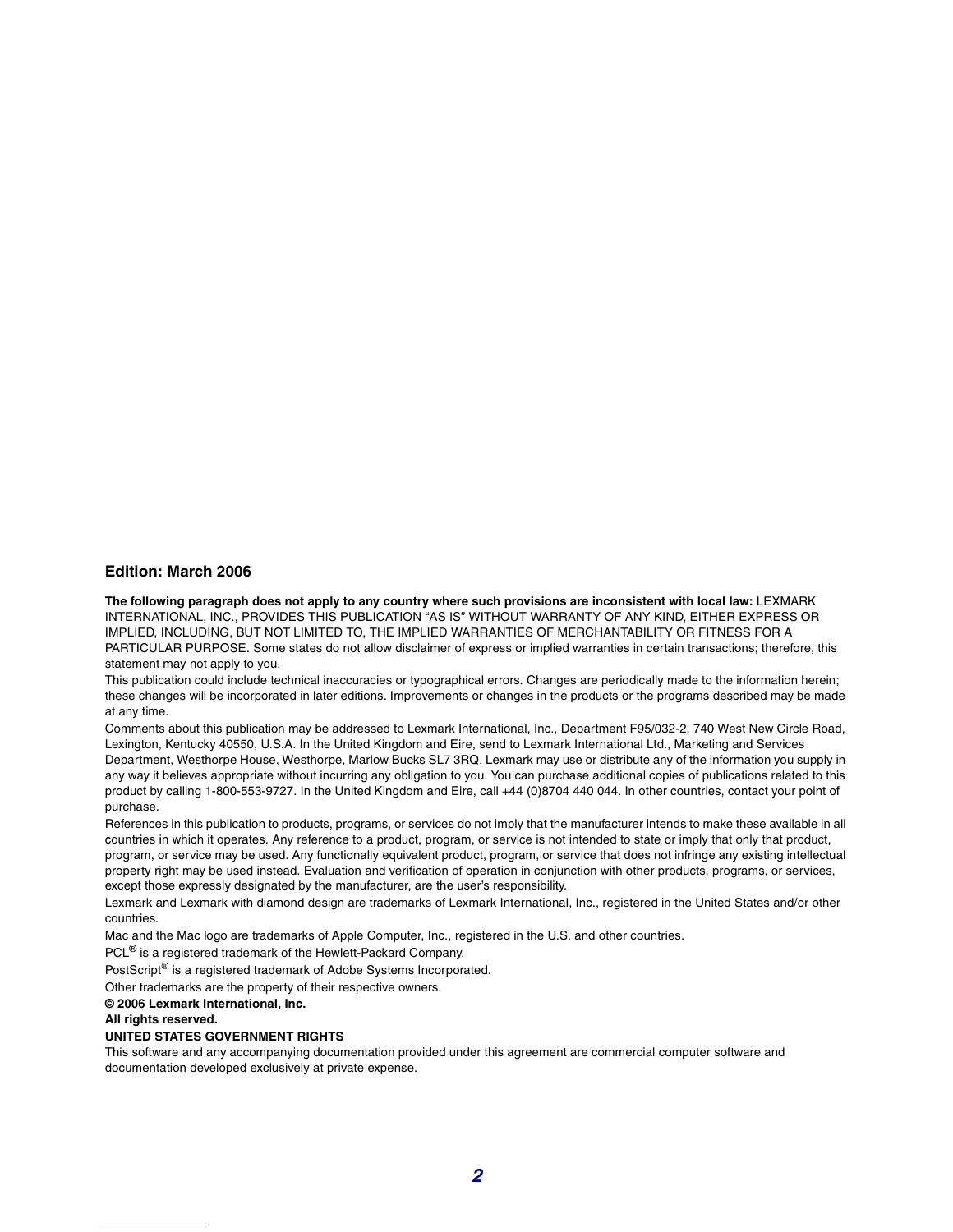## **Contents**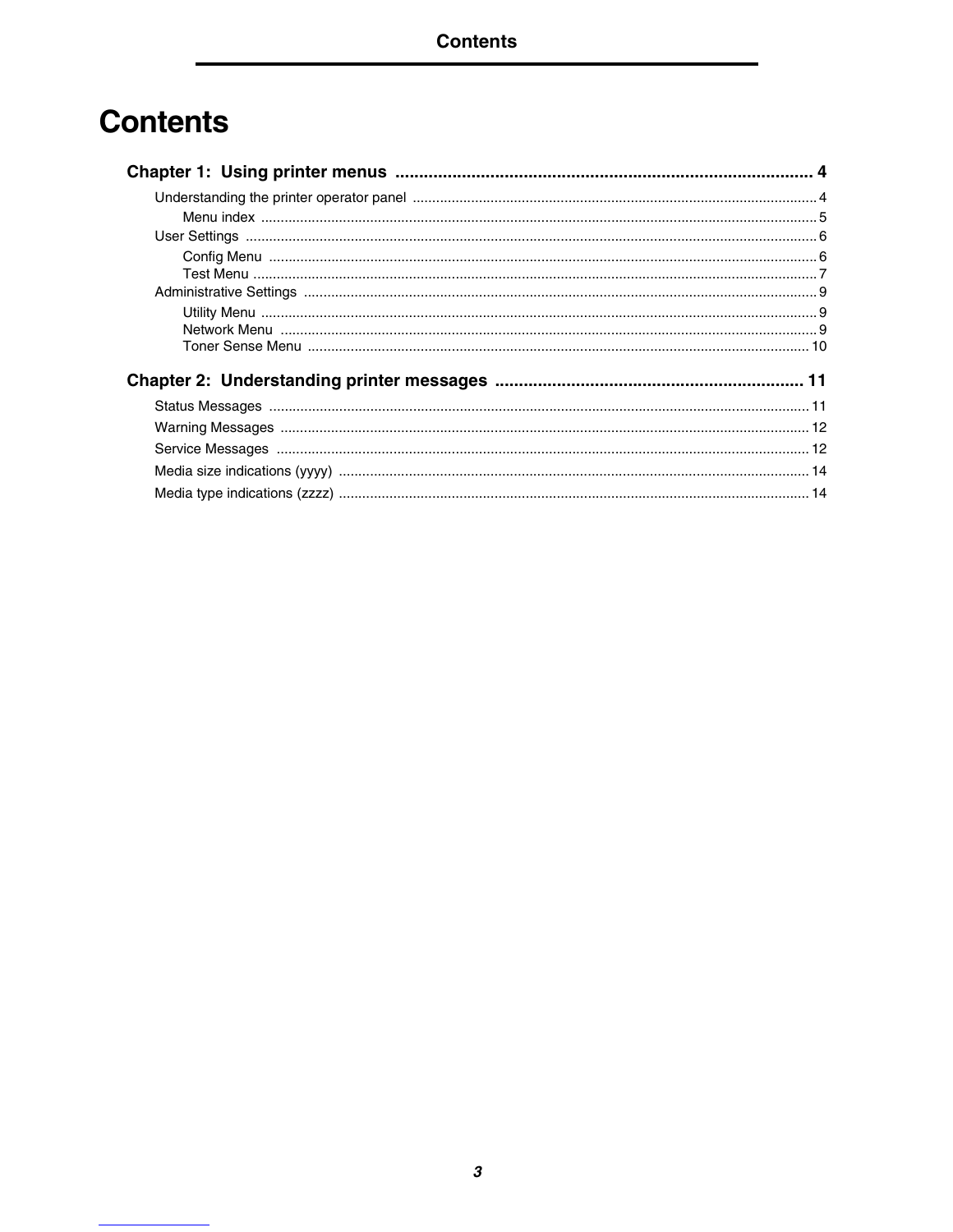

### *Understanding the printer operator panel*

The printer display panel is a two line, gray scale display that shows text. The Go and Stop buttons are located below the display panel, and the Back, Naviagtion, and Select buttons are located below the Go and Stop buttons.



The use of the buttons and the layout of the operator panel is described in the following table.

| <b>Button</b>             | <b>Function</b>                                                                                                                                                                                                                                                             |                                                  |                                                            |  |
|---------------------------|-----------------------------------------------------------------------------------------------------------------------------------------------------------------------------------------------------------------------------------------------------------------------------|--------------------------------------------------|------------------------------------------------------------|--|
| Go (with indicator light) | A green LED is used on the operator panel. The light indicates whether the printer power is<br>on, the printer is busy, idle, offline, or processing a job.<br>Pressing Go switches the status of the printer between online and offline, and it allows<br>access to menus. |                                                  |                                                            |  |
|                           |                                                                                                                                                                                                                                                                             | <b>Status</b><br><b>Indicates</b>                |                                                            |  |
|                           | Off                                                                                                                                                                                                                                                                         | Printer is offline, and the menus are available. |                                                            |  |
|                           |                                                                                                                                                                                                                                                                             | Solid green<br>Printer is on, but idle.          |                                                            |  |
|                           |                                                                                                                                                                                                                                                                             | Flashing green                                   | Printer is warming up, processing data, or printing a job. |  |
|                           |                                                                                                                                                                                                                                                                             |                                                  |                                                            |  |
| <b>Stop</b>               | Press the <b>Stop</b> button to stop the mechanical operation of the printer. After pressing <b>Stop</b> ,<br>the message stopping appears. When the printer has stopped, the status line in the<br>operator panel will show stopped, and a list of options will appear.    |                                                  |                                                            |  |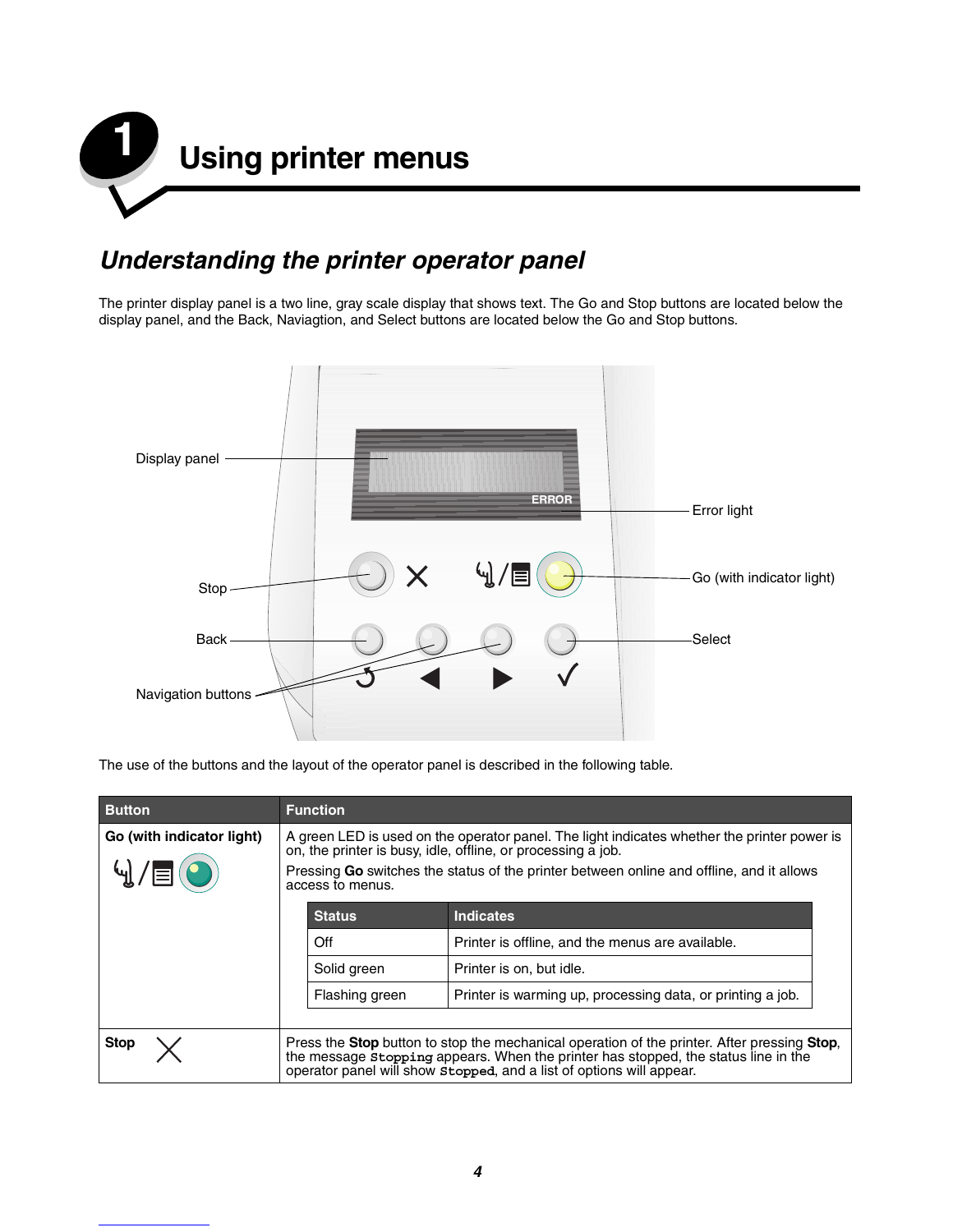| <b>Button</b>                                                         | <b>Function</b>                                                                                                                                                                               |
|-----------------------------------------------------------------------|-----------------------------------------------------------------------------------------------------------------------------------------------------------------------------------------------|
| <b>Back</b>                                                           | Press the <b>Back</b> button to return to the last screen viewed.<br>Note: Changes made on a screen will not be applied if you press the <b>Back</b> button.                                  |
| <b>Navigation buttons</b>                                             | The Left and Right buttons are used to move within a screen, such as<br>moving from one menu index item to another.                                                                           |
|                                                                       | The Select button is used to initiate an action on a selection. Press Select to<br>select a menu item, or to submit a configuration item.                                                     |
| <b>Display panel</b><br>Tray1:Letter<br>Ready<br><b>ERROR</b>         | The display panel shows messages describing the current state of the printer and<br>indicating possible printer problems you must resolve.<br>The top line of the display is the header line. |
| <b>Error light</b><br>Tray1: Letter<br>Set K Toner CG<br><b>ERROR</b> | The error light appears whenever a service message occurs. For more information, see<br><b>Service Messages.</b>                                                                              |

#### *Menu index*

A number of menus are available to make it easy for you to change printer settings. The diagram shows the menu index on the operator panel, the menus, and items available under each menu. The items in each menu and the values you can select are described in more detail later in this chapter.

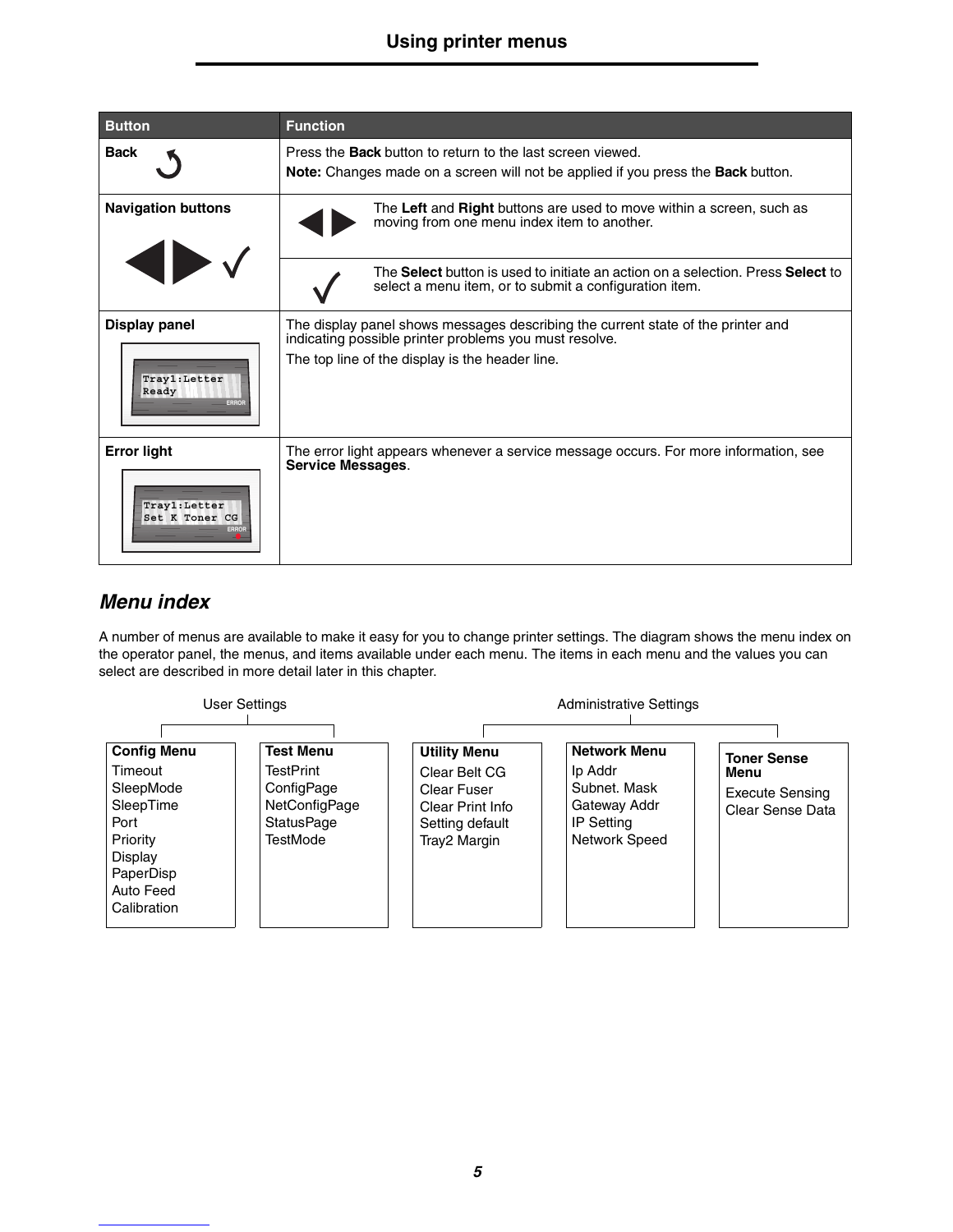### *User Settings*

**Note:** An asterisk (\*) next to a value indicates the default setting.

### *Config Menu*

Configuration options for the printer that control how the printer functions.

| <b>Menu selection</b> | <b>Purpose</b>                                                                                                                                                                                                                                                                                                                                | <b>Values</b>                         |                                                                                                                                            |
|-----------------------|-----------------------------------------------------------------------------------------------------------------------------------------------------------------------------------------------------------------------------------------------------------------------------------------------------------------------------------------------|---------------------------------------|--------------------------------------------------------------------------------------------------------------------------------------------|
| Timeout               | Specifies the amount of time in                                                                                                                                                                                                                                                                                                               | 5 to 999 (300*)                       |                                                                                                                                            |
|                       | seconds before a timeout occurs.<br>The timeout causes the printer's<br>reception of print data to be<br>suspended. It then causes the<br>printer to forcibly output the partially<br>received data so it can receive new<br>print data. The result may be a<br>printout with partial loss of data, an<br>incorrect printout, or no printout. | <b>OFF</b>                            |                                                                                                                                            |
| SleepMode             | Specifies whether or not to use the<br>printer's power saver feature.                                                                                                                                                                                                                                                                         | ON*                                   | The printer enters sleep mode when<br>the time specified in "SleepTime"<br>has passed.                                                     |
|                       |                                                                                                                                                                                                                                                                                                                                               | <b>OFF</b>                            | The power saver feature is disabled.                                                                                                       |
| SleepTime             | Specifies the amount of time (in<br>minutes) the printer waits after a job<br>is printed before it goes into a<br>reduced power state.                                                                                                                                                                                                        | 30M*, 60M, 120M,<br>240M, 5M, and 15M |                                                                                                                                            |
| Port                  | Specifies which interface port to be<br>used.                                                                                                                                                                                                                                                                                                 | AUTO*                                 | Specifies both the LAN port and the<br>USB port. Either port is<br>automatically used according to the<br>setting of the Priority submenu. |
|                       |                                                                                                                                                                                                                                                                                                                                               | <b>NET</b>                            | Specifies the LAN port. This setting<br>option prohibits the printer from<br>receiving print data through the<br>USB port.                 |
|                       |                                                                                                                                                                                                                                                                                                                                               | <b>USB</b>                            | Specifies the USB port. This setting<br>option prohibits the printer from<br>receiving print data through the LAN<br>port.                 |
| Priority              | Specifies priority between the LAN<br>interface port and the USB interface<br>port when both of them are enabled<br>in the <b>Port</b> submenu.                                                                                                                                                                                               | AUTO*                                 | The printer alternately uses the LAN<br>port and the parallel port for<br>receiving print data.                                            |
|                       |                                                                                                                                                                                                                                                                                                                                               | <b>NET</b>                            | The printer prioritizes the LAN port<br>for receiving print data, sometimes<br>causing no output of print data via<br>the USB port.        |
|                       |                                                                                                                                                                                                                                                                                                                                               | <b>USB</b>                            | The printer prioritizes the USB port<br>for receiving print data, sometimes<br>causing no output of print data via<br>the LAN port.        |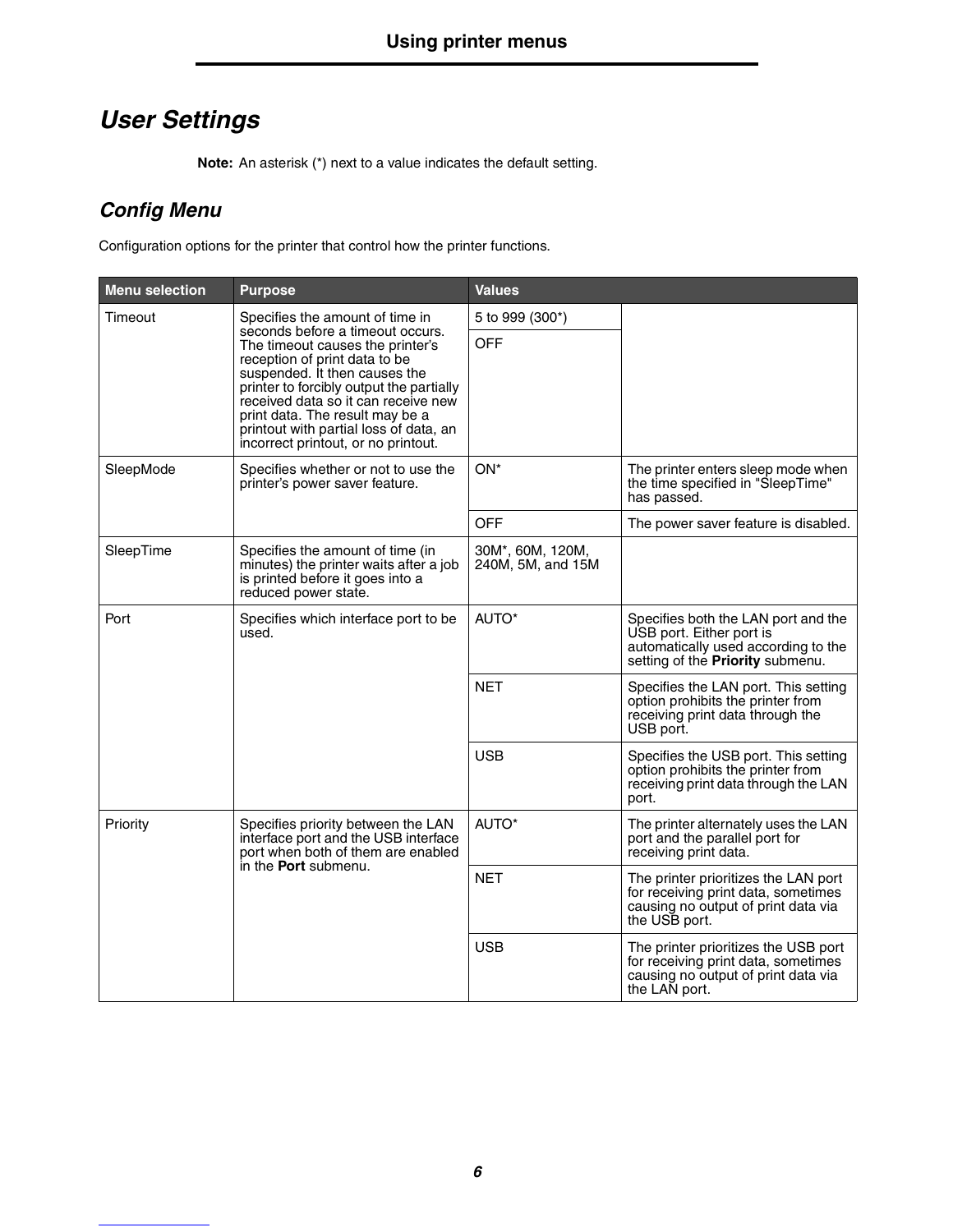| <b>Menu selection</b>                                                          | <b>Purpose</b>                                                                                                          | <b>Values</b>          |                                                                                                 |
|--------------------------------------------------------------------------------|-------------------------------------------------------------------------------------------------------------------------|------------------------|-------------------------------------------------------------------------------------------------|
| Display                                                                        | Determines the language of the text                                                                                     | <b>JAPANESE</b>        |                                                                                                 |
|                                                                                | displayed on the operator panel.                                                                                        | ENGLISH <sup>*</sup>   |                                                                                                 |
|                                                                                |                                                                                                                         | <b>GERMAN</b>          |                                                                                                 |
|                                                                                |                                                                                                                         | <b>FRENCH</b>          |                                                                                                 |
|                                                                                |                                                                                                                         | <b>SPANISH</b>         |                                                                                                 |
|                                                                                |                                                                                                                         | <b>ITALIAN</b>         |                                                                                                 |
| PaperDisp                                                                      | Specifies the paper size to be<br>displayed on the control panel when<br>the selected tray detects small size<br>paper. | $DL^*$                 |                                                                                                 |
|                                                                                |                                                                                                                         | A <sub>5</sub>         |                                                                                                 |
|                                                                                |                                                                                                                         | <b>HLT</b>             |                                                                                                 |
|                                                                                |                                                                                                                         | A <sub>6</sub>         |                                                                                                 |
|                                                                                |                                                                                                                         | #10                    |                                                                                                 |
| Auto Feed                                                                      | Specifies which tray to print from<br>when the paper tray selection in the<br>printer driver is set to automatic.       | ALL*                   | Automatic priority. The printer<br>selects the tray that is installed with<br>the nearest size. |
|                                                                                |                                                                                                                         |                        | Specifies tray 1.                                                                               |
|                                                                                |                                                                                                                         | 2                      | Specifies tray 2.                                                                               |
| Calibration<br>Specifies whether or not the printer<br>uses toner calibration. |                                                                                                                         | $ON^*$                 | Turns calibration on.                                                                           |
|                                                                                | <b>OFF</b>                                                                                                              | Turns calibration off. |                                                                                                 |

### *Test Menu*

Printable pages that display current settings information for the printer.

| <b>Menu selection</b> | <b>Purpose</b>                                                                             | <b>Values</b>                                                                                                                                                                                                                                           |
|-----------------------|--------------------------------------------------------------------------------------------|---------------------------------------------------------------------------------------------------------------------------------------------------------------------------------------------------------------------------------------------------------|
| <b>TestPrint</b>      | Prints a color test page.                                                                  | After selecting this item, the page will print. Once the page is                                                                                                                                                                                        |
| ConfigPage            | Prints the printer configuration<br>page.                                                  | printed, press $\sqrt{2}$ / $\equiv$ to return to Ready.<br><b>Note:</b> The input tray displayed in the upper line of the<br>operator panel is the default source for this test. If the media                                                          |
| NetConfigPage         | Prints information relating to<br>network settings and verifies the<br>network connection. | type selected is transparency, then tray 1 will be used (Media<br>type is determined in the Test Mode menu). The<br>configuration page only prints on A4- or letter-size. If neither<br>size is available, printing will stop until the correct size is |
|                       | This page also provides information<br>that helps you configure for network<br>printing.   | loaded.                                                                                                                                                                                                                                                 |
| <b>StatusPage</b>     | Prints the status page for detailed<br>parts life information.                             |                                                                                                                                                                                                                                                         |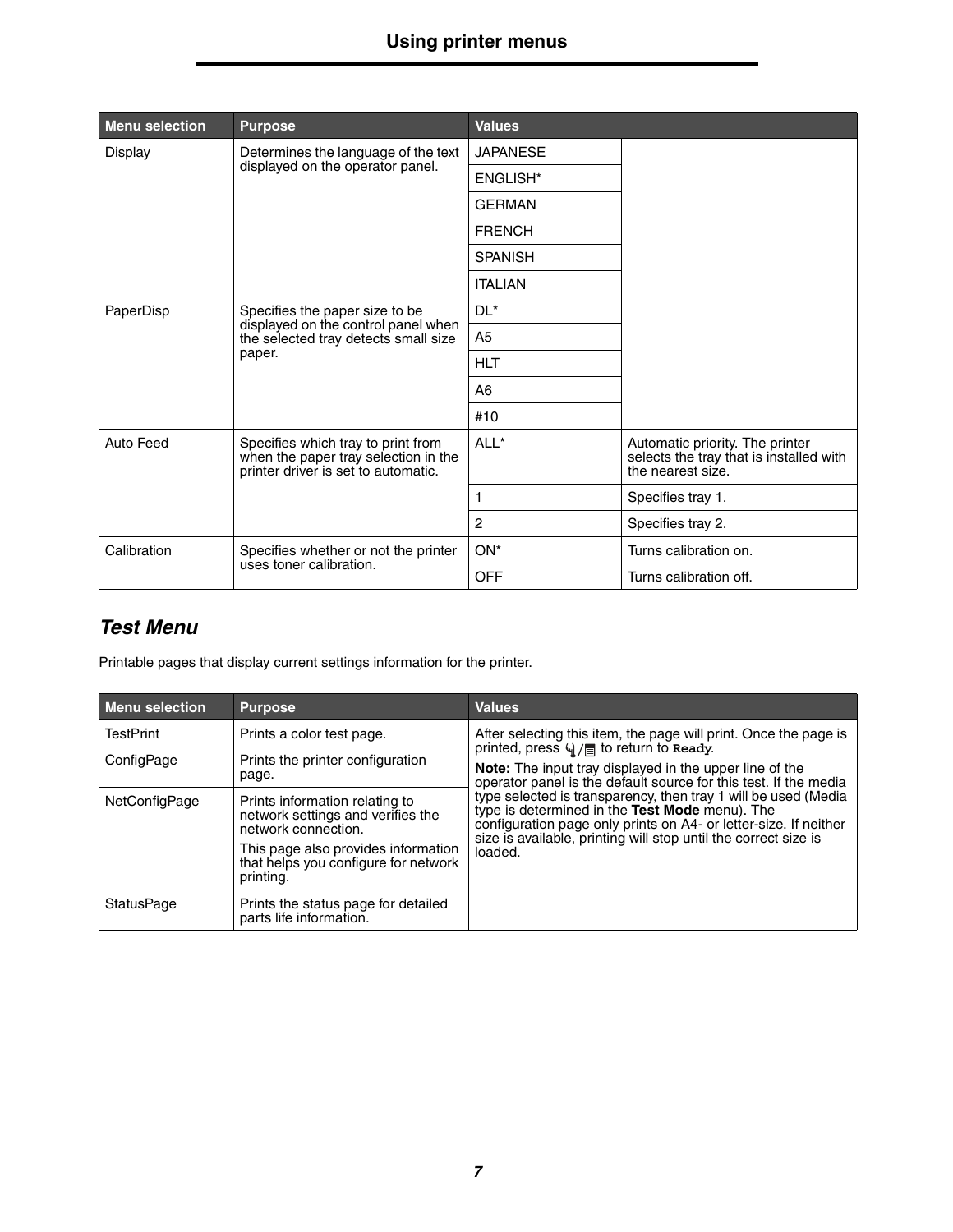| <b>Menu selection</b>                                                                                                                                                                                                                          | <b>Purpose</b>                                                                                                                                                          | <b>Values</b>                                                                                                                                            |                                                                                             |
|------------------------------------------------------------------------------------------------------------------------------------------------------------------------------------------------------------------------------------------------|-------------------------------------------------------------------------------------------------------------------------------------------------------------------------|----------------------------------------------------------------------------------------------------------------------------------------------------------|---------------------------------------------------------------------------------------------|
| TestMode<br>Specifies the media type and print<br>mode when printing the test page,<br>configuration page, network<br>configuration page, and status<br>page.<br><b>Note:</b> If you select a setting other<br>than TRANS, the specified media |                                                                                                                                                                         | PLAIN*                                                                                                                                                   | Select this for printing on plain<br>paper (75g/m <sup>2</sup> to 89g/m <sup>2</sup> ).     |
|                                                                                                                                                                                                                                                | <b>TRANS</b>                                                                                                                                                            | Select this for printing on OHP film<br>(transparency). Printing with this<br>option stops until the media in tray 1<br>is replaced with a transparency. |                                                                                             |
|                                                                                                                                                                                                                                                | type applies to printing regardless<br>of the actual type of media in the<br>selected input tray. Be sure to select<br>an applicable setting option in this<br>submenu. | LABEL                                                                                                                                                    | Select this for printing on labels.                                                         |
|                                                                                                                                                                                                                                                |                                                                                                                                                                         | <b>THIN</b>                                                                                                                                              | Select this for printing on light<br>weight paper (60g/m <sup>2</sup> to $74q/m^2$ ).       |
|                                                                                                                                                                                                                                                |                                                                                                                                                                         | <b>MTHICK</b>                                                                                                                                            | Select this for printing on thick<br>paper (90g/m <sup>2</sup> to $104$ g/m <sup>2</sup> ). |
|                                                                                                                                                                                                                                                |                                                                                                                                                                         | <b>THICK1</b>                                                                                                                                            | Select this for printing on thick<br>paper (105g/m <sup>2</sup> to 163g/m <sup>2</sup> ).   |
|                                                                                                                                                                                                                                                | THICK <sub>2</sub>                                                                                                                                                      | Select this for printing on thick<br>paper (164g/m <sup>2</sup> to 210g/m <sup>2</sup> ).                                                                |                                                                                             |
|                                                                                                                                                                                                                                                | ENV <sub>1</sub>                                                                                                                                                        | Select this for printing on envelopes.                                                                                                                   |                                                                                             |
|                                                                                                                                                                                                                                                | ENV <sub>2</sub>                                                                                                                                                        |                                                                                                                                                          |                                                                                             |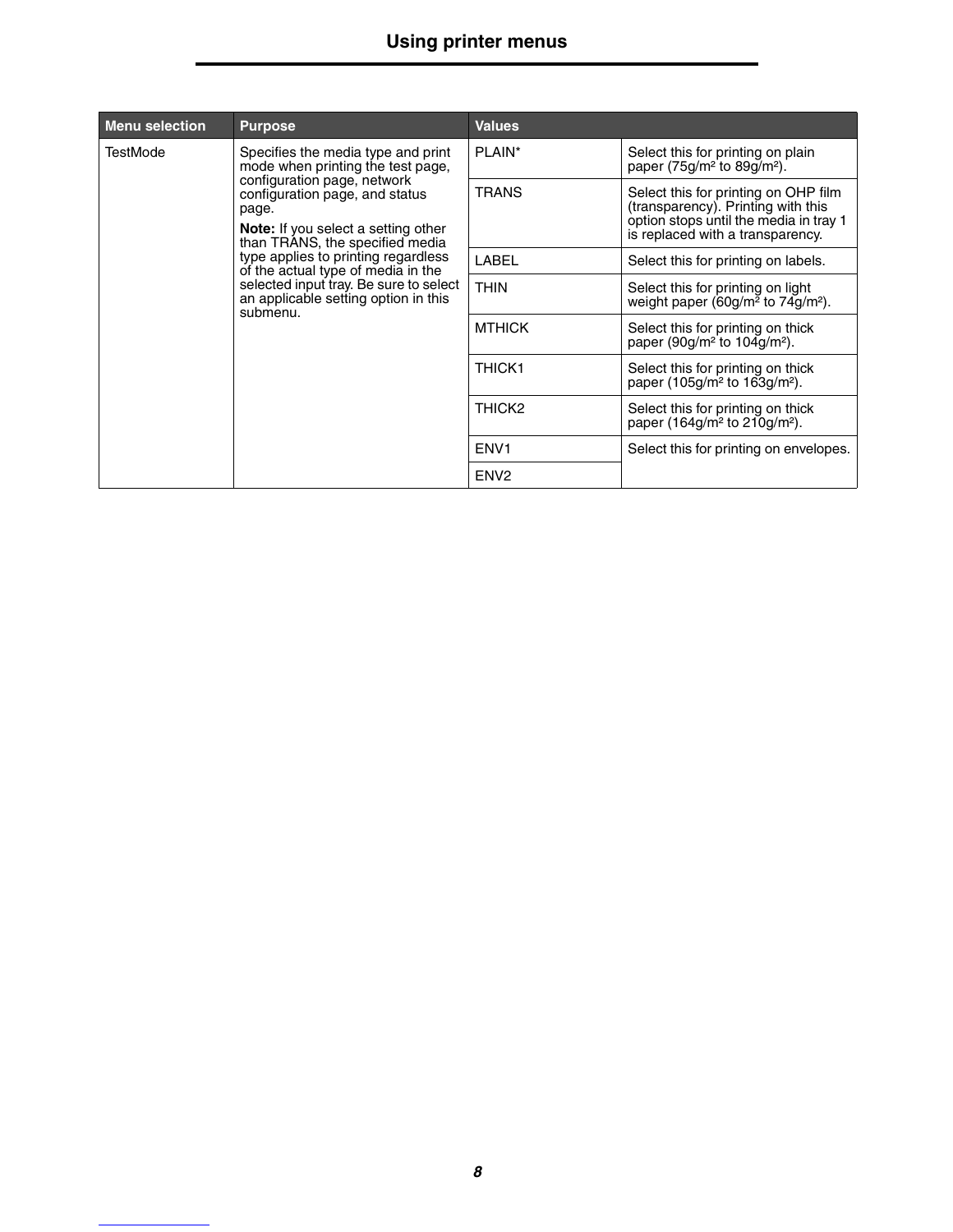### *Administrative Settings*

The Admin menus consist of the Utility Menu, Network Menu, and Toner Sense Menu. To access these menus:

- **1** Make sure the printer is on and the **Ready** message appears.
- **2** Press  $\sqrt{u}/\sqrt{u}$ .
- **3** Press . 5
- **4** Press and hold  $\sqrt{\ }$  for 3 seconds until you see Utility Menu.
- **5** Press to choose either the Utility Menu, Network Menu, or Toner Sense Menu, and then press  $\checkmark$  to enter the menu.

### *Utility Menu*

The Utility Menu is used when resetting maintenance items or restoring factory defaults.

| <b>Menu selection</b> | <b>Purpose</b>                                                                                                                                                        | <b>Values</b>          |                                                                                                                                          |
|-----------------------|-----------------------------------------------------------------------------------------------------------------------------------------------------------------------|------------------------|------------------------------------------------------------------------------------------------------------------------------------------|
| Clear Belt CG         | Resets the count for the<br>photodeveloper cartridge.                                                                                                                 | Not Execute<br>Execute | If Not Execute is selected, then the<br>User-defined settings remain.                                                                    |
| Clear Fuser           | Resets the count for the Fuser.                                                                                                                                       |                        | To Execute:                                                                                                                              |
| Clear Print Info      | Resets the page count for the<br>printer to zero.                                                                                                                     |                        | 1 Press > to choose Execute, and<br>then press $\sqrt{}$ to perform the<br>action.                                                       |
| Setting default       | Returns printer settings to the<br>factory default values.                                                                                                            |                        | 2 Once the action is performed,<br>press $\mathcal{L}/\mathcal{L}$ to return to Ready.                                                   |
| Tray2 Margin          | Specifies the adjustment value<br>of the tray 2 paper feed.<br><b>Note:</b> This setting will only be<br>available if the optional 530-<br>sheet drawer is installed. | $-35-35(0^*)$          | 1 Press > to choose the value, and<br>then press $\sqrt{}$ to save.<br>2 Once the action is performed,<br>press 4/ / to return to Ready. |

### *Network Menu*

The Network Menu is used for setting up the internal network adapter.

| <b>Menu selection</b> | <b>Purpose</b>                            | <b>Values</b>                                                                                                                                                           |                                                                                 |
|-----------------------|-------------------------------------------|-------------------------------------------------------------------------------------------------------------------------------------------------------------------------|---------------------------------------------------------------------------------|
| Ip Addr               | Sets the network port address.            | $0.0.0.0 * to$<br>255.255.255.254                                                                                                                                       | 1 Press $\triangleright$ to choose the menu                                     |
| Subnet, Mask          | Sets the network port subnet<br>mask.     |                                                                                                                                                                         | item, and then press $\sqrt{ }$ .<br>The address is now available for<br>input. |
| Gateway Addr          | Sets the network port gateway<br>Address. | 2 Press $\rightarrow$ to change the first value<br>(or hold down $\triangleright$ to scroll faster),<br>and then press $\sqrt{}$ to save and<br>move to the next value. |                                                                                 |
|                       |                                           |                                                                                                                                                                         | 3 Repeat until the desired address is<br>entered.                               |
|                       |                                           |                                                                                                                                                                         | 4 Once the address is entered, press<br>$\frac{1}{2}$ to return to Ready.       |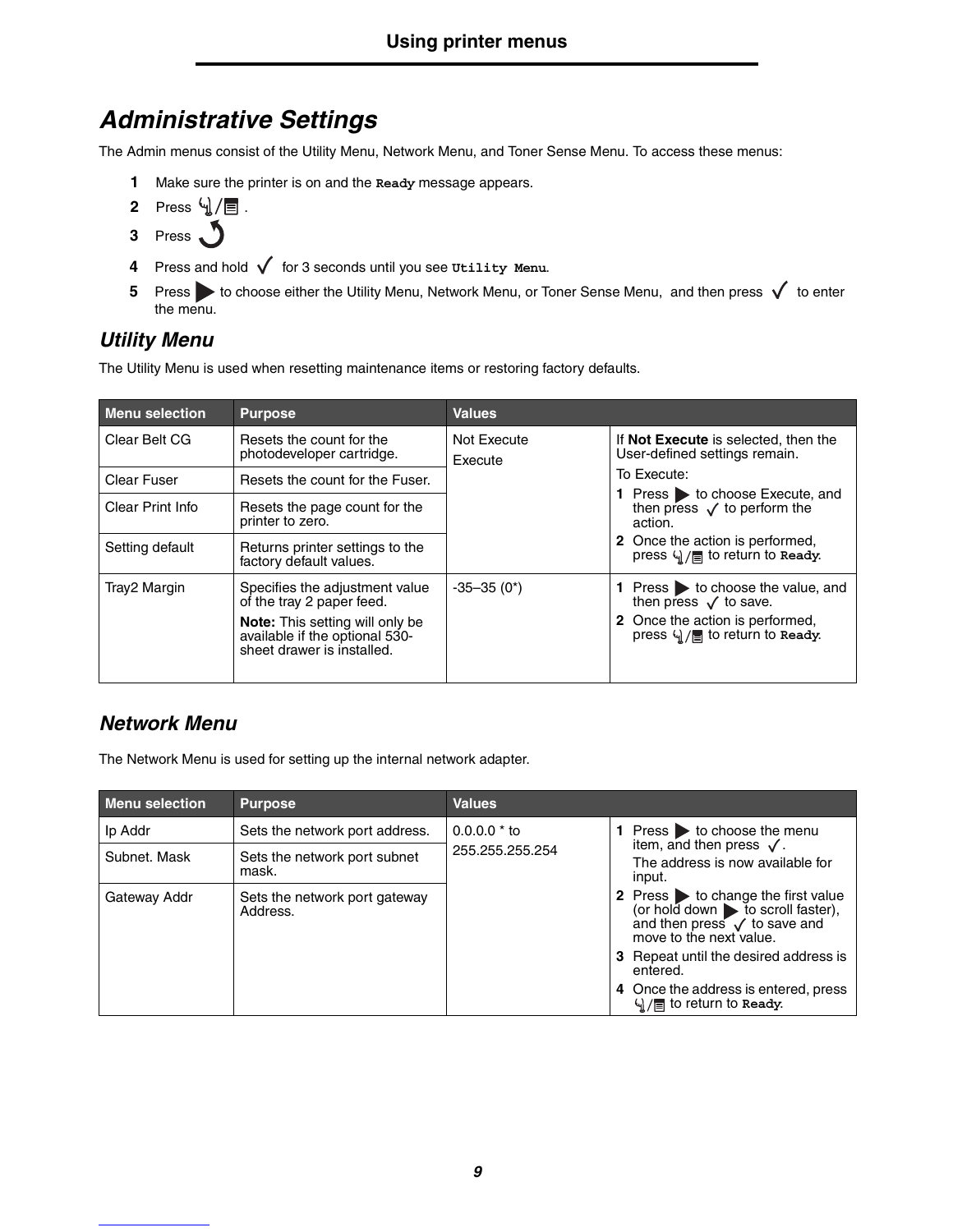| <b>Menu selection</b> | <b>Purpose</b>                                                                     | <b>Values</b>                                |                                                                                                                                             |
|-----------------------|------------------------------------------------------------------------------------|----------------------------------------------|---------------------------------------------------------------------------------------------------------------------------------------------|
| <b>IP Setting</b>     | Determines whether the ENA<br>information is manually or<br>automatically entered. | AUTO*<br>MANUAL                              | Once the action is performed, press<br>$\mathcal{A}_\parallel/\equiv$ to return to Ready.                                                   |
| <b>Network Speed</b>  | Specifies the network speed.                                                       | AUTO <sup>*</sup><br>10Mbits/s<br>100Mbits/s | 1 Press > to choose the value, and<br>then press $\sqrt{ }$ to save.<br>2 Once the action is performed,<br>press 4/ / c to return to Ready. |

### *Toner Sense Menu*

The Toner Sense Menu is used for manually resetting the toner count.

| <b>Menu selection</b>  | <b>Purpose</b>                                                                                                                                                                            | <b>Values</b>                                                                 |
|------------------------|-------------------------------------------------------------------------------------------------------------------------------------------------------------------------------------------|-------------------------------------------------------------------------------|
| <b>Execute Sensing</b> | Manually resets the toner count.                                                                                                                                                          | 1 Press $\triangleright$ to choose the menu item, and then press $\sqrt{ }$ . |
| Clear Sense Data       | <b>Note:</b> The printer will auto-<br>sense when a new cartridge is<br>installed. This should only be<br>used in the event that the printer<br>does not recognize a cartridge<br>as new. | 2 Once the action is performed, press $\frac{1}{2}$ or return to Ready.       |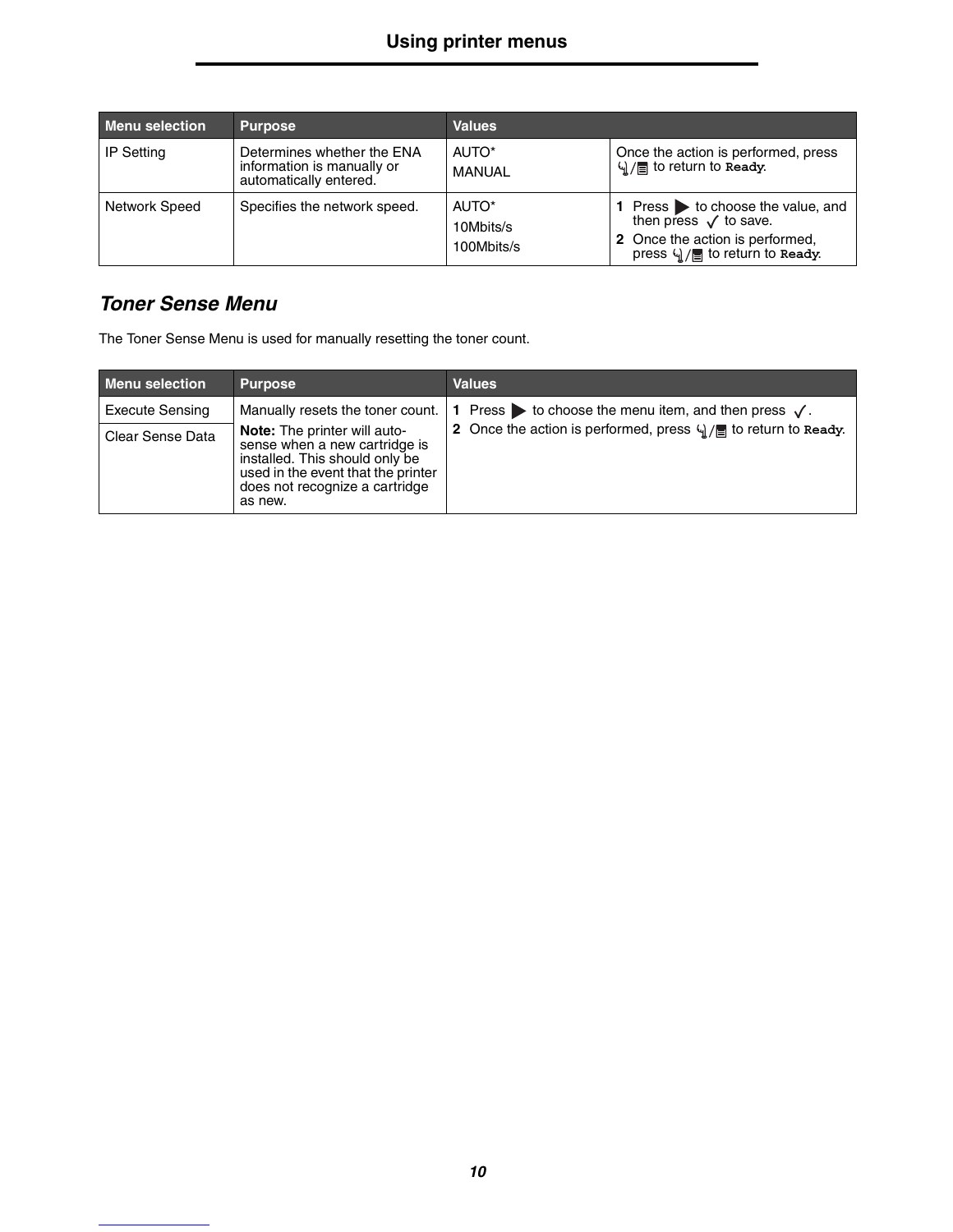

The printer operator panel displays messages describing the current state of the printer and indicates possible printer problems you must resolve. This topic provides a list of all printer messages, explains what they mean, and tells you how to clear the messages.

The following tables list the messages in alphanumerical order. You can also locate a message using the index.

### *Status Messages*

During status messages, the error light is **off**.

| <b>Message</b>                   | <b>Action</b>                                                                                              |
|----------------------------------|------------------------------------------------------------------------------------------------------------|
| Cancel Job                       | The printer is canceling the print job. Wait for the message to clear.                                     |
| Check Sum Error<br>Push Any Key  | A error occured while a firmware update was downloading. Press any<br>key to retry the firmware download.  |
| Completed                        | Printer has completed an action. Wait for the message to clear.                                            |
| Connection Error<br>Push Any Key | A error occured while a firmware update was downloading. Press any<br>key to retry the firmware download.  |
| Decompressing                    | Wait for the message to clear.                                                                             |
| Downloading                      | Printer is receiving a firmware update. Wait for the message to clear.                                     |
| Executing                        | Printer is executing an action. Wait for the message to clear.                                             |
| Firmware Update                  | Printer firmware is updating. Wait for the message to clear.                                               |
| Format Error<br>Push Any Key     | A error occured while a firmware update was downloading. Press any<br>key to retry the firmware download.  |
| Init EEPOROM                     | Initial diagnostics are running. Wait for the message to clear.                                            |
| Not Ready                        | Printer is offline. Press $\frac{1}{2}$ or return to Ready.                                                |
| Please Wait                      | Wait for the message to clear.                                                                             |
| Printing                         | Wait for the message to clear, or cancel the print job.                                                    |
| Ready                            | Send a job to print.                                                                                       |
| Reset                            | Wait for the message to clear.                                                                             |
| Test finished                    | Initial power-on test is finished.                                                                         |
| Test xx                          | Initial power-on test is running.                                                                          |
| Time Out Error<br>Push Any Key   | An error occured while a firmware update was downloading. Press any<br>key to retry the firmware download. |
| Toner Sensing                    | Printer is calibrating.                                                                                    |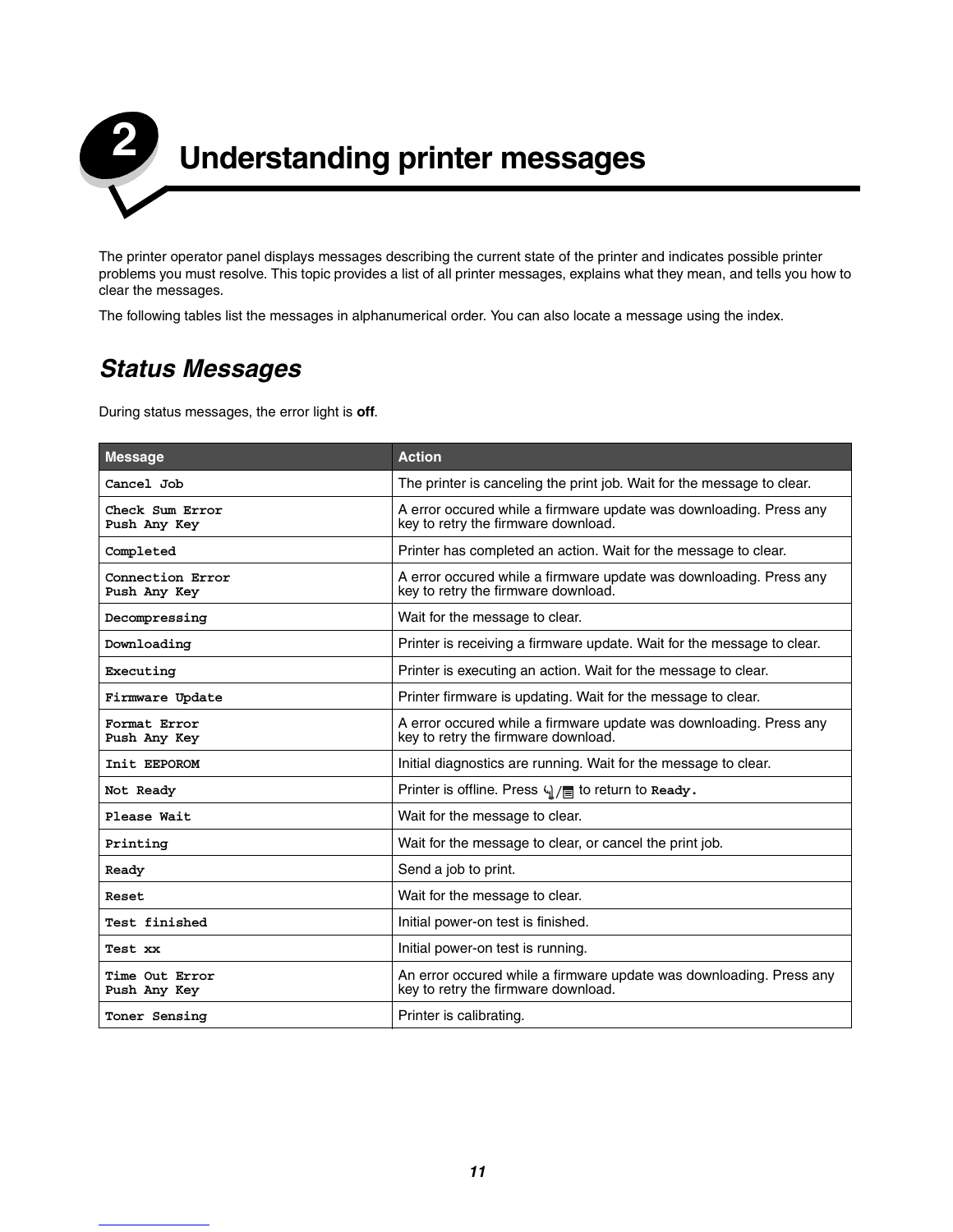### *Warning Messages*

During warning messages, the error light is **off**.

| <b>Message</b>    | <b>Action</b>                                                                                                                                                                                                                                                                                                              |
|-------------------|----------------------------------------------------------------------------------------------------------------------------------------------------------------------------------------------------------------------------------------------------------------------------------------------------------------------------|
| Calibrating       | The printer is calibrating.                                                                                                                                                                                                                                                                                                |
| Check Output Tray | Output tray is nearly full. Remove all printed media from the output tray.                                                                                                                                                                                                                                                 |
| Check Toner xxxx  | The toner of color "x"—K (black), Y (yellow), M (magenta), or C (cyan),<br>may be up to four toners KYMC—will soon be exhausted. The remaining<br>toner can print only 20 to 500 images, depending on the coverage of the<br>toner color. You can print approximately 100–125 pages after one of the<br>messages comes on. |
| Duplicate IPaddr  | The IP address has been duplicated.<br>Disconnect the LAN cable, change the IP address, and reconnect the<br>LAN. For instructions on setting the IP address, see the Network Menu.                                                                                                                                        |
| Replace Belt CG   | Replace the photodeveloper belt. For instructions on resetting the<br>photodeveloper belt count, see the Utility Menu.                                                                                                                                                                                                     |
| Replace Fuser     | Replace the fuser unit. For instructions on resetting the fuser count, see<br>the Utility Menu.                                                                                                                                                                                                                            |
| Replace Parts xxx | Periodic maintenance is required. This does not include replacing the<br>fuser unit.                                                                                                                                                                                                                                       |
| Replace WT. Pack  | The waste toner bottle is nearly full and will need to be replaced. The<br>printer will be able to print approximately 50 more pages and then will no<br>longer print until the waste toner bottle is replaced.                                                                                                            |
| TMA Sensor Error  | A calibrating error has been detected. To clear the message, turn the<br>printer off, reinstall the paper tray, and turn the printer on. If the error<br>message continues, call for service.                                                                                                                              |
|                   | <b>Note:</b> This error only occurs when calibration mode is ON. For<br>information on how to turn calibration on or off, see <b>Calibration</b> . If<br>calibration is turned to OFF, print quality may be affected.                                                                                                      |
| Warming Up        | Wait for the message to clear.                                                                                                                                                                                                                                                                                             |

### *Service Messages*

During service messages, the error light is **on** and the printer requires immediate assistance.

| Check Front Cover | The front cover is not firmly closed. Open the front cover and close it until<br>it locks.                                                                                                                                                                           |
|-------------------|----------------------------------------------------------------------------------------------------------------------------------------------------------------------------------------------------------------------------------------------------------------------|
| Close Back Cover  | Close the specified door to clear the message.                                                                                                                                                                                                                       |
| Close Front Cover |                                                                                                                                                                                                                                                                      |
| Close Top Cover   |                                                                                                                                                                                                                                                                      |
| Data Error        | Invalid print data has been detected. To clear the message:<br><b>1</b> Press $\frac{1}{2}$ / $\equiv$ to take the printer offline.<br>2 Press and hold $\times$ for at least 3 seconds to clear all data.<br>3 Press $\sqrt{1/2}$ to bring the printer back online. |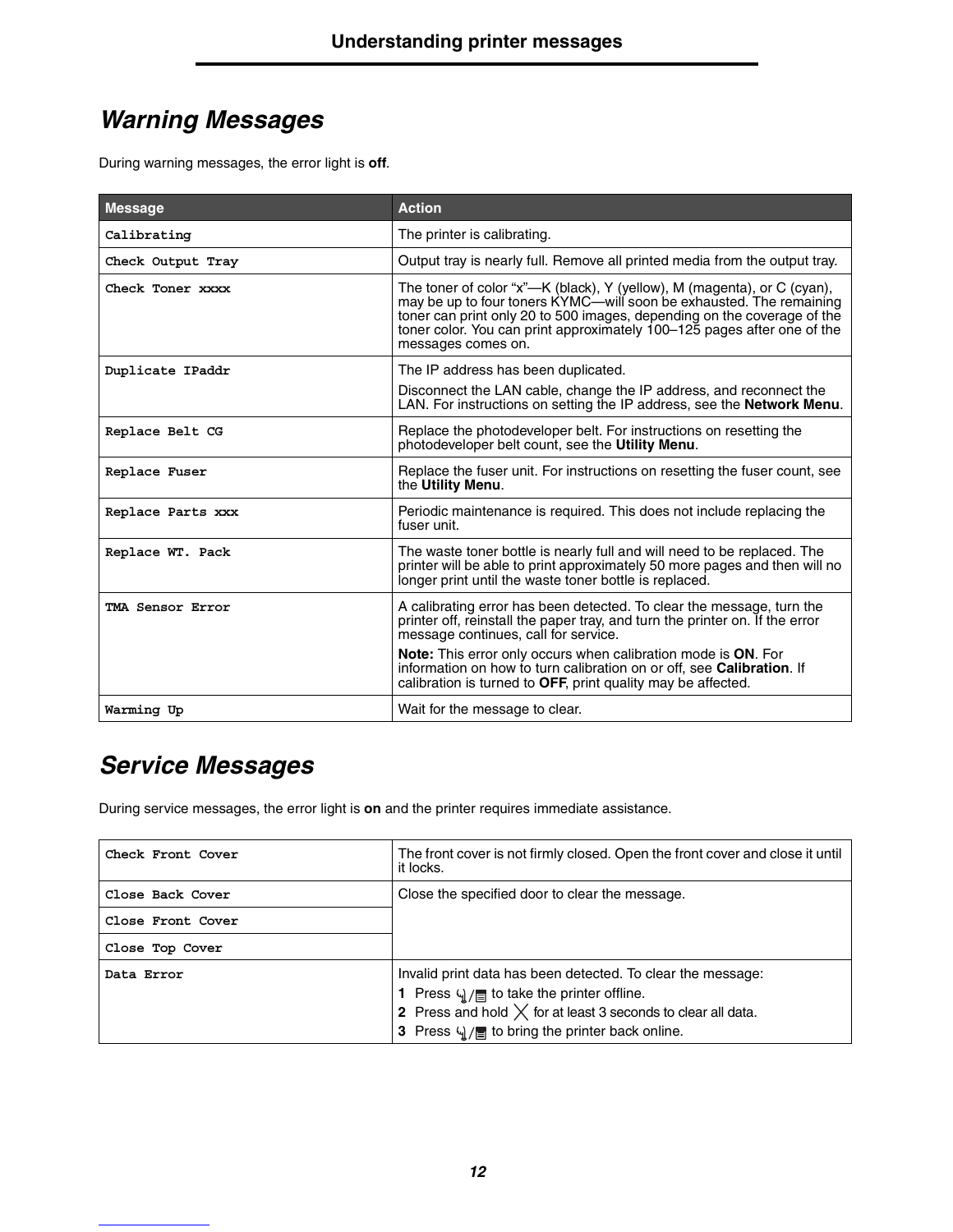| Error Recovery    | 1 Turn the printer off, and check all cable connections.                                                                                                                                                                                                                                |
|-------------------|-----------------------------------------------------------------------------------------------------------------------------------------------------------------------------------------------------------------------------------------------------------------------------------------|
|                   | 2 Turn the printer back on.<br>If the service message recurs, call for service, and report the message                                                                                                                                                                                  |
|                   | number and description of the problem.                                                                                                                                                                                                                                                  |
| JAM-A Tray, Rear  | A paper jam has occured. Remove the jammed paper. For more<br>infomation, see the User's Guide on the Software and                                                                                                                                                                      |
| JAM-B, Rear       | Documentation CD.                                                                                                                                                                                                                                                                       |
| JAM-C, Rear       |                                                                                                                                                                                                                                                                                         |
| Output Tray Full  | The output tray is full. Remove all printed media from the output tray.                                                                                                                                                                                                                 |
| PM Error          | A page memory error has occured. To clear the message, turn the<br>printer off, wait 5 seconds, and turn the printer on. If the error message<br>continues, call for service.                                                                                                           |
| Replace Toner x   | The toner of color "x"—K (black), Y (yellow), M (magenta), or C (cyan)—<br>has been exhausted. Replace the toner cartridge for that color.                                                                                                                                              |
| Replace WT. Pack  | The waste toner bottle is full or missing. Replace or install a waste toner<br>bottle.                                                                                                                                                                                                  |
| Set Belt CG       | The photodeveloper belt is missing or not installed correctly. Install or<br>reseat the photodeveloper belt. For more infomation on installing the<br>photodeveloper belt, see the User's Guide on the Software and<br>Documentation CD.                                                |
| Set Fuser Unit    | The fuser is missing or not installed correctly. Install or reseat the fuser.<br>For more infomation on installing the fuser, see the User's Guide on the<br>Software and Documentation CD.                                                                                             |
| Set Transfer Roll | The transfer roller is missing or not installed correctly. Install or reseat<br>the transfer roller.                                                                                                                                                                                    |
| Set Trayx         | The paper tray x is missing or not installed correctly. Install or reseat the<br>indicated paper tray. For more infomation on installing paper trays, see<br>the User's Guide on the Software and Documentation CD.                                                                     |
| Set x Toner CG    | The toner of color "x"—K (black), Y (yellow), M (magenta), or C (cyan)—<br>is missing or not installed correctly. Install or reseat the indicated toner<br>cartridge. For more infomation on installing toner cartridges, see the<br>User's Guide on the Software and Documentation CD. |
| SVC XXX ERROR     | 1 Turn the printer off, and check all cable connections.<br>2 Turn the printer back on.                                                                                                                                                                                                 |
|                   | If the service message recurs, call for service, and report the message<br>number and description of the problem.                                                                                                                                                                       |
| Toner CG Error    | An invalid toner cartridge is installed. Remove the toner cartridge, and<br>install a supported one.                                                                                                                                                                                    |
| Trayx Load yyyy   | The specied paper tray $(x)$ does not contain the correct media size<br>(yyyy). Load the indicated media size. For more information, see Media<br>size indications (yyyy).                                                                                                              |
| Trayy Load zzzz   | The specied paper tray (x) does not contain the correct media type<br>(zzzz). Load the indicated media type. For more information, see Media<br>type indications (zzzz).                                                                                                                |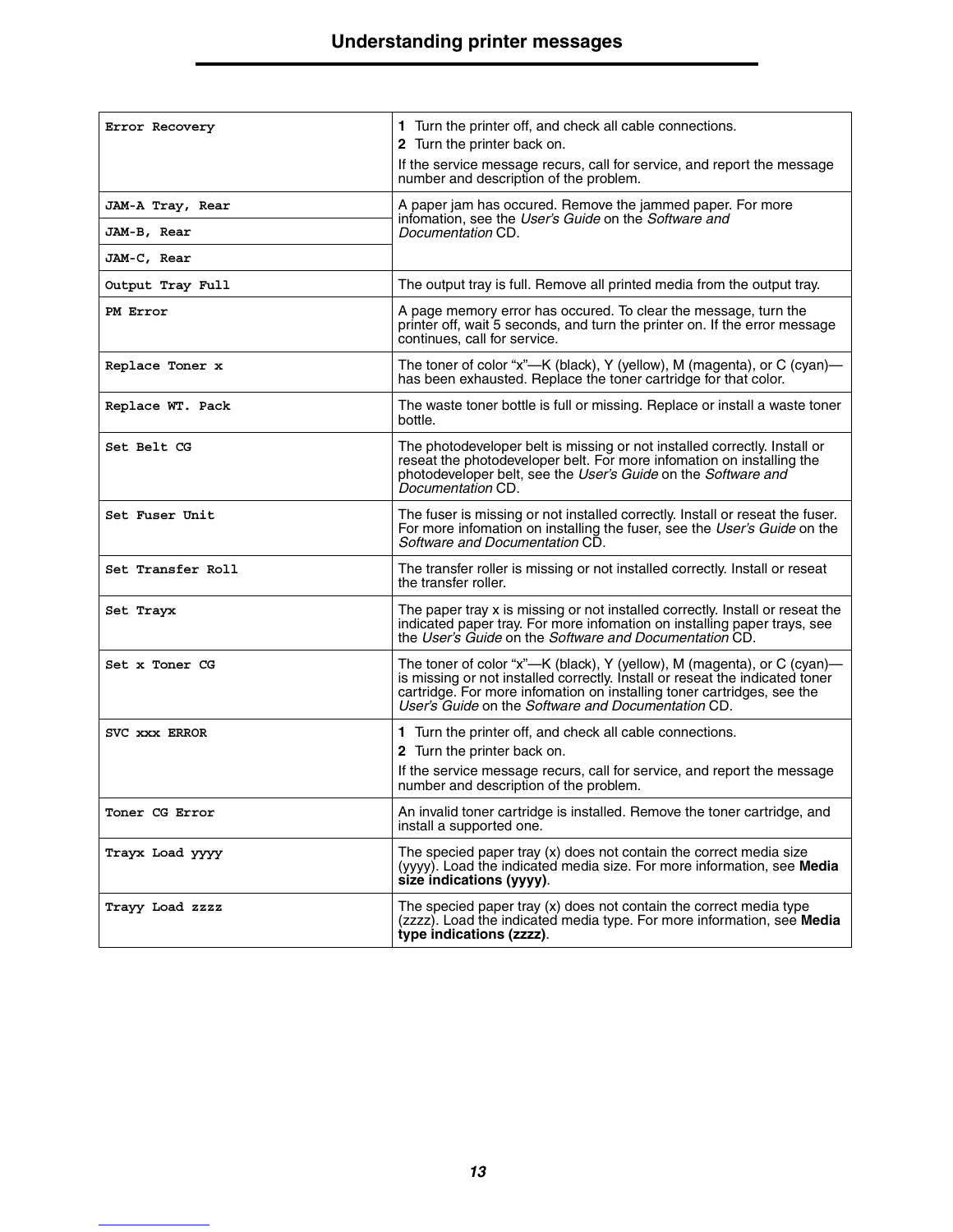## *Media size indications (yyyy)*

| <b>Indication</b> | <b>Media Size</b>    |
|-------------------|----------------------|
| A4                | A4                   |
| A5                | A5                   |
| <b>B5</b>         | B5 (ISO) or B5 (JIS) |
| EXE.              | Executive            |
| LGL.              | Legal                |
| LTR.              | Letter               |
| HLT.              | <b>Half Letter</b>   |
| #10               | Commercial #10       |
| DL                | International DL     |
| Free              | User-defined         |

## *Media type indications (zzzz)*

| <b>Indication</b> | <b>Media Size</b>  |
|-------------------|--------------------|
| Thin              | Light weight paper |
| Plain             | Plain paper        |
| <b>MThic</b>      | Thick paper        |
| Thic1             | Thick paper        |
| Thic2             | Thick paper        |
| Label             | Labels             |
| Env1              | Envelopes          |
| Env <sub>2</sub>  | Thick envelopes    |
| Trans             | Transparencies     |
| Spec.             | Special paper      |